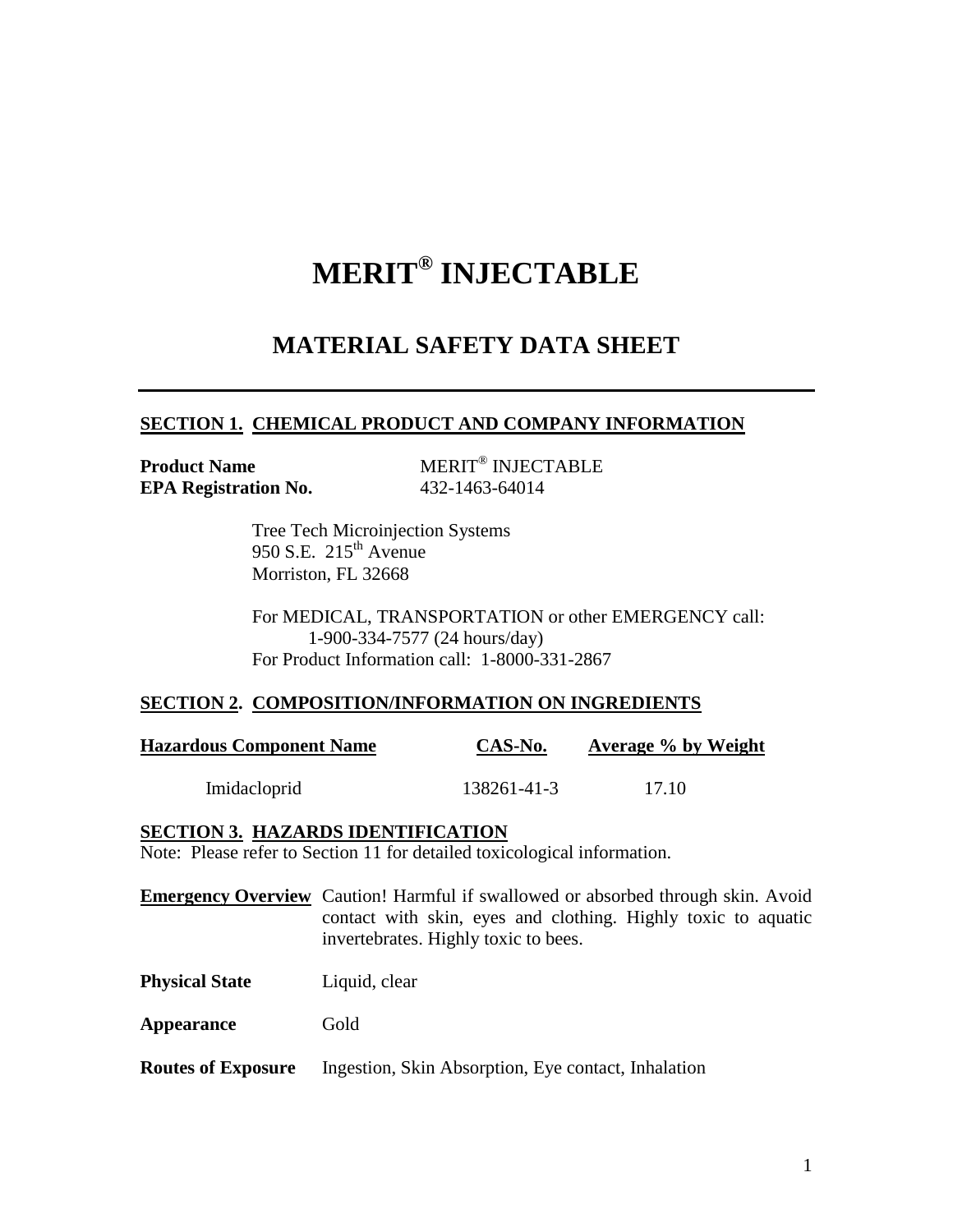| <b>Immediate Effects</b>                                |                                                                            |
|---------------------------------------------------------|----------------------------------------------------------------------------|
| Eye                                                     | May cause mild irritation to eyes. Avoid contact with eyes.                |
| <b>Skin</b>                                             | Harmful if absorbed through skin. Avoid contact with skin and<br>clothing. |
| <b>Ingestion</b>                                        | Harmful if swallowed. Do not take internally.                              |
| <b>Chronic or</b><br><b>Delayed</b><br><b>Long-Term</b> | This product or its components may have target organ effects               |

# **SECTION 4. FIRST AID MEASURES**

| <b>General</b>                                | When possible, have product container or label with you when<br>calling a poison control center or doctor or going for treatment.                                                                                                                                                                          |
|-----------------------------------------------|------------------------------------------------------------------------------------------------------------------------------------------------------------------------------------------------------------------------------------------------------------------------------------------------------------|
| Eye                                           | Hold eye open and rinse slowly and gently with water for 15-20<br>minutes. Remove contact lenses, if present, after the first 5<br>minutes, then continue rinsing eye. Call a physician or poison<br>control center immediately.                                                                           |
| <b>Skin</b>                                   | Wash off immediately with plenty of water for at least 15<br>minutes. Take off contaminated clothing and shoes immediately.<br>Call a physician or poison control center immediately.                                                                                                                      |
| <b>Ingestion</b>                              | Call a physician or poison control center immediately. Rinse out<br>mouth and give water in small gulps to drink. DO NOT induce<br>vomiting unless directed to do so by a physician or poison<br>control center. Never give anything by mouth to an unconscious<br>person. Do not leave victim unattended. |
| <b>Inhalation</b>                             | Move to fresh air. If person is not breathing, call 911 or an<br>ambulance, then give artificial respiration, preferably mouth-to-<br>mouth if possible. Call a physician or poison control center<br>immediately.                                                                                         |
| <b>Notes to Physician</b><br><b>Treatment</b> | There is no specific antidote. Appropriate supportive and<br>symptomatic treatment as indicated by the patient's condition is<br>recommended.                                                                                                                                                              |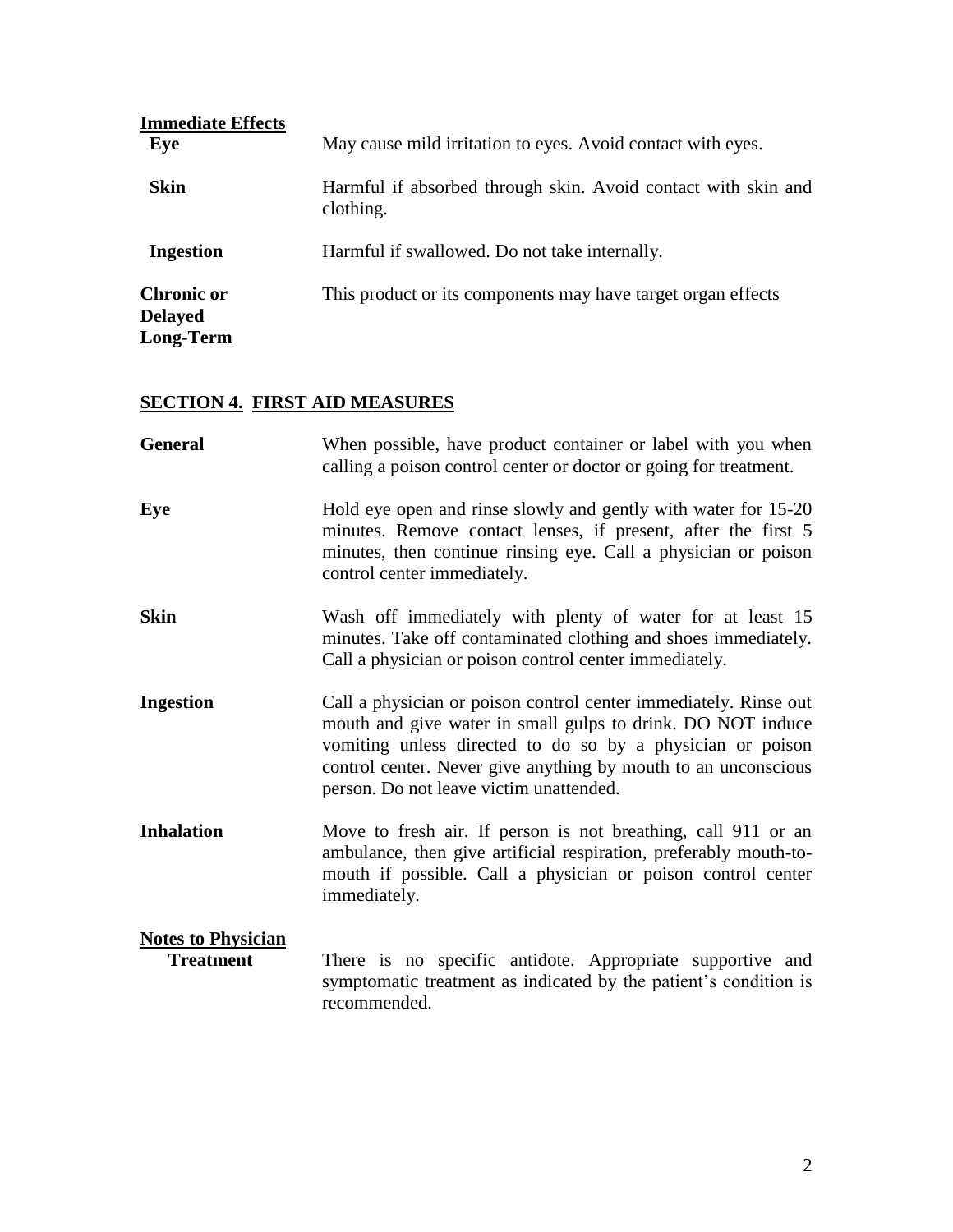#### **SECTION 5. FIRE FIGHTING MEASURES**

**Flash Point** 96.7 °C / 206.1 °F

**Fire and Explosion** Heating or fire can release toxic gas **Hazards**

**Suitable Extinguishing** Foam, carbon dioxide (CO<sub>2</sub>), water spray, dry powder **Media**

**Fire Fighting** Keep out of smoke. Fight fire from upwind position. Cool closed **Instructions** containers exposed to fire with water spray. Dike area to prevent runoff and contamination of water sources. Equipment or materials involved in pesticide fires may become contaminated.

> Firefighters should wear NIOSH approved self-contained breathing apparatus and full protective clothing.

#### **SECTION 6. ACCIDENTAL RELEASE MEASURES**

|  | <b>Personal Precautions</b> Keep unauthorized people away. Isolate hazard area. Avoid |  |  |  |
|--|---------------------------------------------------------------------------------------|--|--|--|
|  | contact with spilled product or contaminated surfaces.                                |  |  |  |

- **Methods for** Take up with absorbent material (e.g. sand, diatomaceous **Cleaning** earth or a proprietary absorbent material). Keep in suitable, closed containers for disposal. Clean contaminated floors and objects thoroughly, observing environmental regulations.
- Additional Advice Use personal protective equipment. Do not allow product to enter streams, sewers or other waterways.

#### **SECTION 7. HANDLING AND STORAGE**

**Handling Procedures** Keep out of reach of children and animals.

- **Storing Procedures** Store in a cool, dry place and in such a manner as to prevent cross contamination with other pesticides, fertilizers, food and feed. Store in original container and out of reach of children, preferably in a locked storage area.
- **Work/Hygienic** Wash hands thoroughly with soap and water after handling, **Procedures** before eating, drinking, chewing gum, using tobacco, using the toilet or applying cosmetics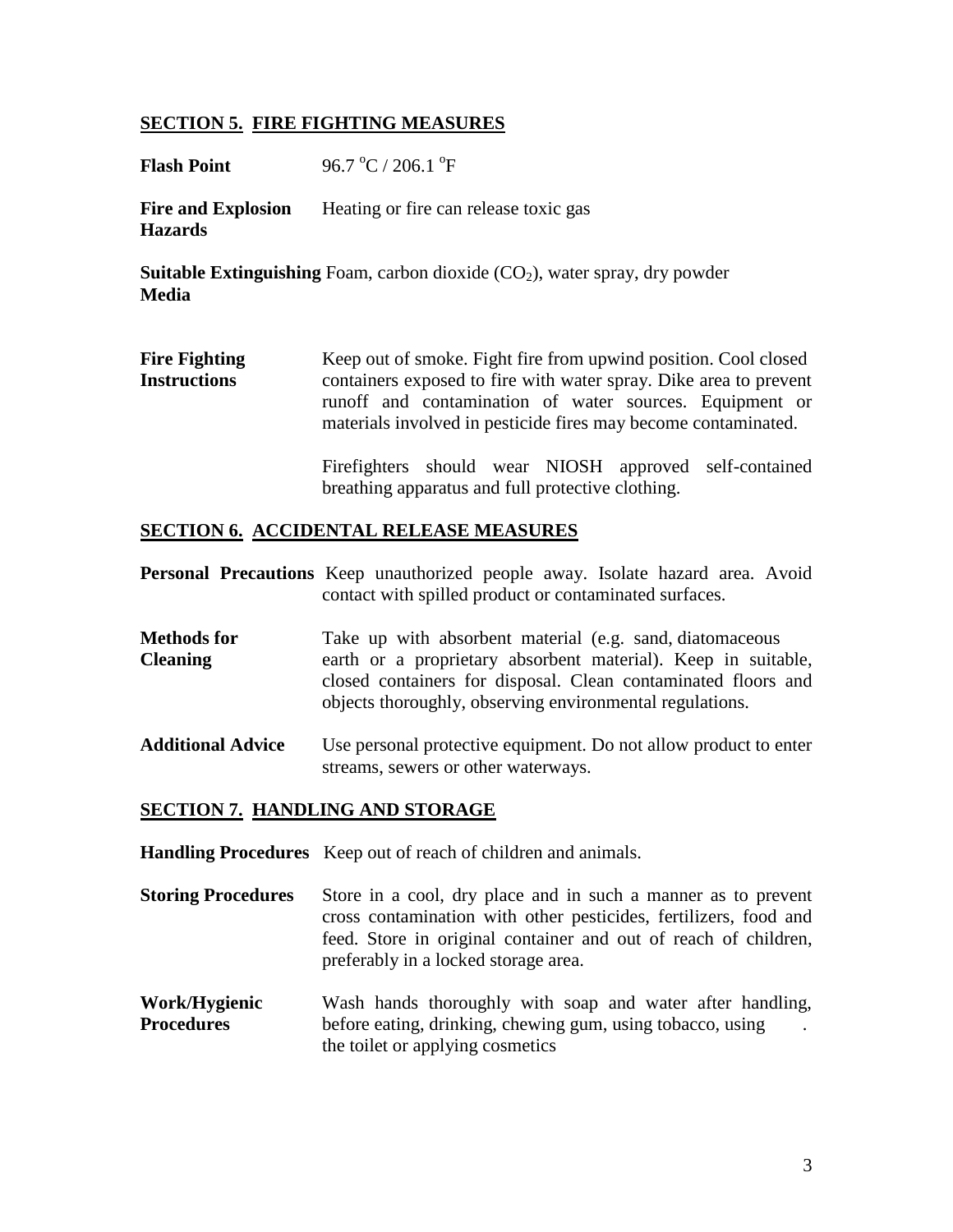Take off contaminated clothing and shoes immediately. Then wash thoroughly and put on clean clothing.

Remove Personal Protective Equipment (PPE) immediately after handling this product. Before removing gloves clean them with soap and water. As soon as practical, wash thoroughly and change into clean clothing.

#### **SECTION 8. EXPOSURE CONTROLS / PERSONAL PROTECTION**

- **General Protection** Follow all label instructions. Train employees in safe use of the product. Follow manufacturer's instructions for cleaning/maintaining PPE. If no such instructions for washables, use detergent and warm/tepid water. Keep and wash PPE separately from other laundry.
- **Engineering Controls** Ensure adequate ventilation.
- **Eye/Face Protection** Safety glasses
- **Hand Protection** Chemical-resistant gloves made of waterproof material such as neoprene, butyl rubber, barrier laminate or nitrile rubber.
- **Body Protection** Wear long-sleeved shirt and long pants and shoes plus socks

#### **SECTION 9. PHYSICAL AND CHEMICAL PROPERTIES**

| Appearance            | Gold              |
|-----------------------|-------------------|
| <b>Physical State</b> | Liquid, clear     |
| pН                    | $6.3 - 7.5(10\%)$ |

**Density** ca.  $1.17 \text{ g/cm}^3$  at  $20 \text{ }^{\circ}\text{C}$ 

#### **SECTION 10. STABILITY AND REACTIVITY**

**Chemical Stability** Stable

#### **SECTION 11. TOXICOLOGICAL INFORMATION**

Only acute toxicity studies have been conducted on this product as formulated. The acute inhalation data has been bridged from a similar formulation containing a similar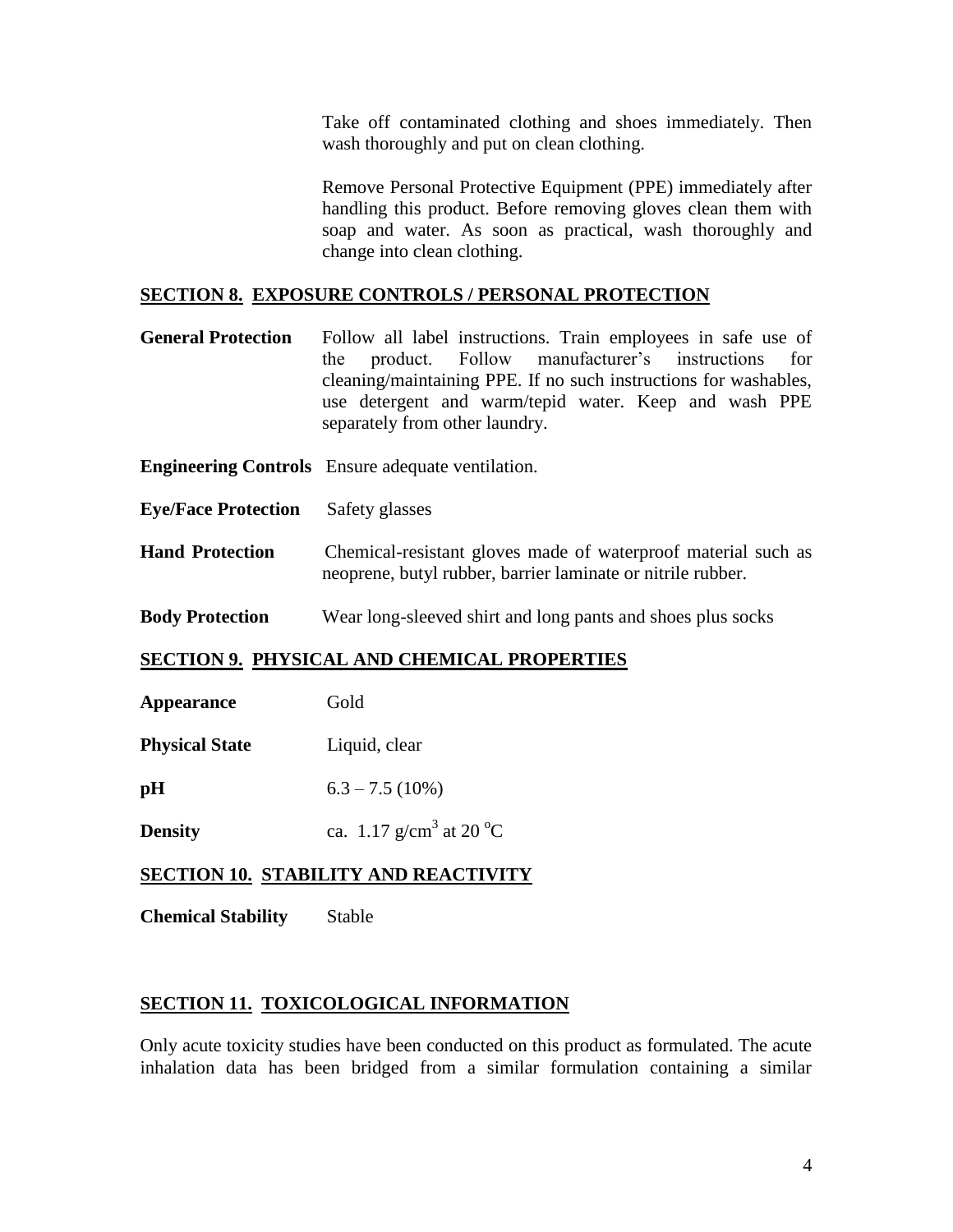percentage of the active ingredient, imidacloprid. The non-acute information pertains to the technical-grade active ingredient.

| <b>Acute Oral Toxicity</b>   | Female rat: $LD50: > 2,000$ mg/kg                                                                                                                 |  |  |  |  |  |  |
|------------------------------|---------------------------------------------------------------------------------------------------------------------------------------------------|--|--|--|--|--|--|
| <b>Acute Dermal Toxicity</b> | Male/female rabbit: $LD50: > 4,000$ mg/kg                                                                                                         |  |  |  |  |  |  |
|                              | <b>Acute Inhalation Toxicity Male/female rat: LC50: . 6.3 mg/l</b><br>Exposure time: 4 h<br>Determined in the form of liquid aerosol.<br>(actual) |  |  |  |  |  |  |
|                              | Male/female rat: $LC50$ : > 20 mg/l<br>Exposure time: 1h                                                                                          |  |  |  |  |  |  |
|                              | Determined in the from of liquid aerosol.<br>Extrapolated from the 4 hr LC50<br>(actual)                                                          |  |  |  |  |  |  |
| <b>Skin Irritation</b>       | Rabbit: No skin irritation                                                                                                                        |  |  |  |  |  |  |
| <b>Eye Irritation</b>        | Rabbit: Mild eye irritation                                                                                                                       |  |  |  |  |  |  |
| <b>Sensitization</b>         | Guinea pig: Non-sensitizing                                                                                                                       |  |  |  |  |  |  |
| <b>Chronic Toxicity</b>      | In chronic dietary studies in rats and dogs exposed to<br>imidacloprid, the target organs were the thyroids and/or liver                          |  |  |  |  |  |  |

## **Assessment Carcinogenicity**

 In oncogenicity studies in rats and mice, imidacloprid was not considered carcinogenic in either species.

| <b>ACGIH</b><br><b>NTP</b><br><b>IARC</b><br><b>OSHA</b> | None.<br>None.<br>None.<br>None. |                                                                                                                                                                               |
|----------------------------------------------------------|----------------------------------|-------------------------------------------------------------------------------------------------------------------------------------------------------------------------------|
| Reproductive &<br><b>Developmental</b>                   |                                  | REPRODUCTION: In a two-generation reproduction<br>study in rats, imidacloprid was not a primary pro- ductive<br>toxicant.                                                     |
| <b>Toxicity</b>                                          |                                  | Offspring exhibited reduced body weights at the high dose<br>and in conjunction with maternal toxicity.                                                                       |
|                                                          |                                  | DEVELOPMENTAL TOXICITY: In<br>developmental<br>toxicity studies in rats and rabbits, there was no evidence of<br>an embryotoxic or teratogenic potential for imidacloprid. In |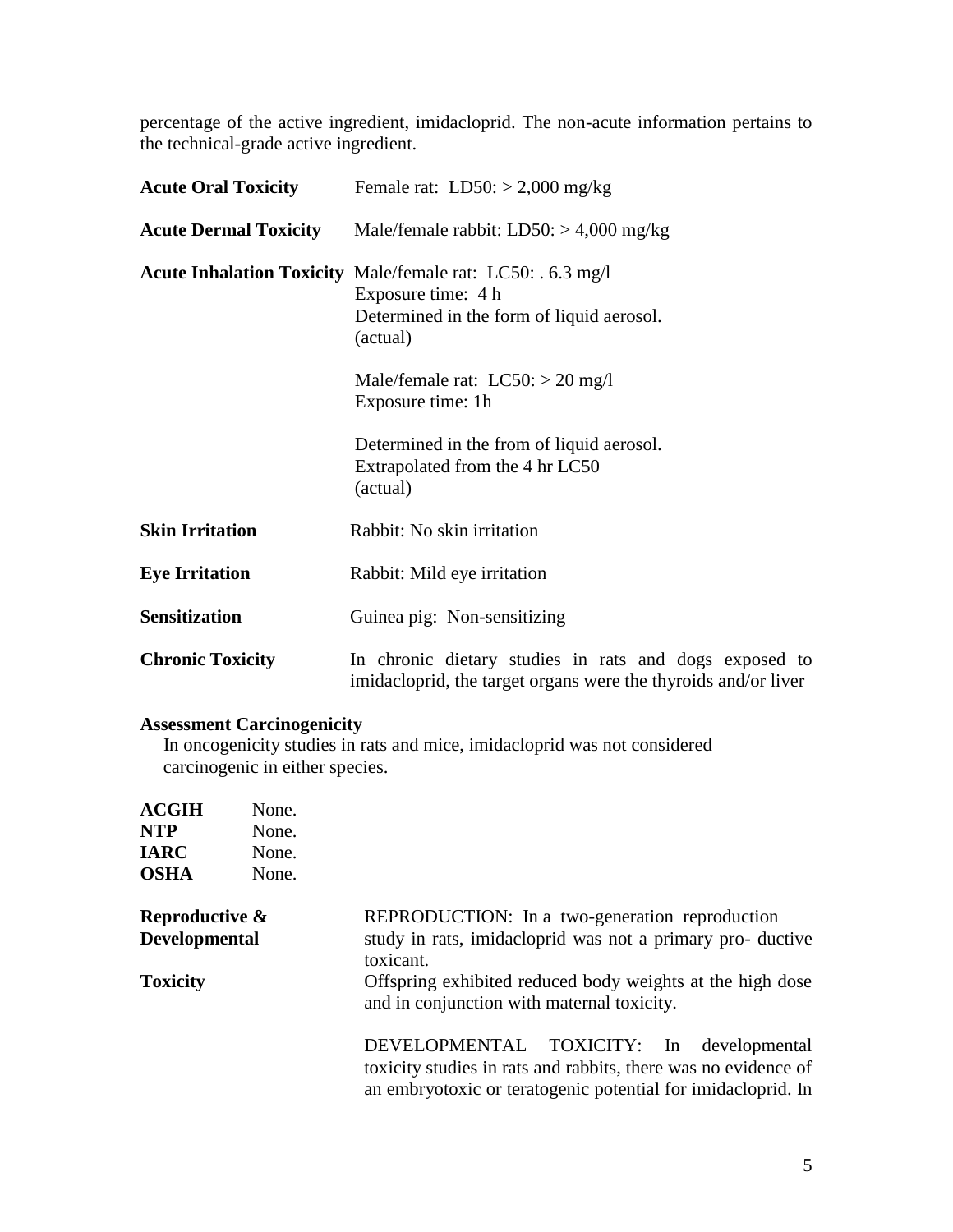|                      | both species, developmental effects were observed only at<br>high doses and in conjunction with maternal toxicity.                                                                                                                                           |
|----------------------|--------------------------------------------------------------------------------------------------------------------------------------------------------------------------------------------------------------------------------------------------------------|
| <b>Neurotoxicity</b> | In acute and sub-chronic neurotoxicity screening studies in<br>rats, imidacloprid produced slight neurobehavioral effects<br>in each study at the highest dose tested. There were no<br>correlating morphological changes observed in the neural<br>tissues. |
| <b>Mutagenicity</b>  | The imidacloprid mutagenicity studies, taken collectively,<br>demonstrate that the active ingredient is not geotaxic or<br>mutagenic.                                                                                                                        |

#### **SECTION 12. ECOLOGICAL INFORMATION**

**Environmental** Highly toxic to aquatic invertebrates. Do not apply to **Precautions** water, to areas where surface water is present or to intertidal areas below the mean high water mark. Do not contaminate surface or ground water by cleaning equipment or disposal of wastes, including equipment wash water. Apply this product only as specified on the label.

> Highly toxic to bees. Do not apply this product or allow it to drift to blooming crops or weeds if bees are visiting the treatment area.

#### **SECTION 13. DISPOSAL CONSIDERATIONS**

| <b>General Disposal</b> |           |  |  |  | Wastes resulting from the use of this product may be |  |
|-------------------------|-----------|--|--|--|------------------------------------------------------|--|
| <b>Guidance</b>         |           |  |  |  | disposed of on site or at an approved waste disposal |  |
|                         | facility. |  |  |  |                                                      |  |

**Container Disposal** Triple rinse containers. Then offer for recycling or reconditioning or puncture and dispose of in a sanitary landfill or incineration, or if allowed by State and Local authorities, by burning. If burned, stay out of smoke.

#### **SECTION 14. TRANSPORT INFORMATION**

TRANSPORTATION CLASSIFICATION: Not regulated for Domestic Surface Shipment

Note: It is the shipper's responsibility to comply with ICAO / IATA regulations for AIR shipment.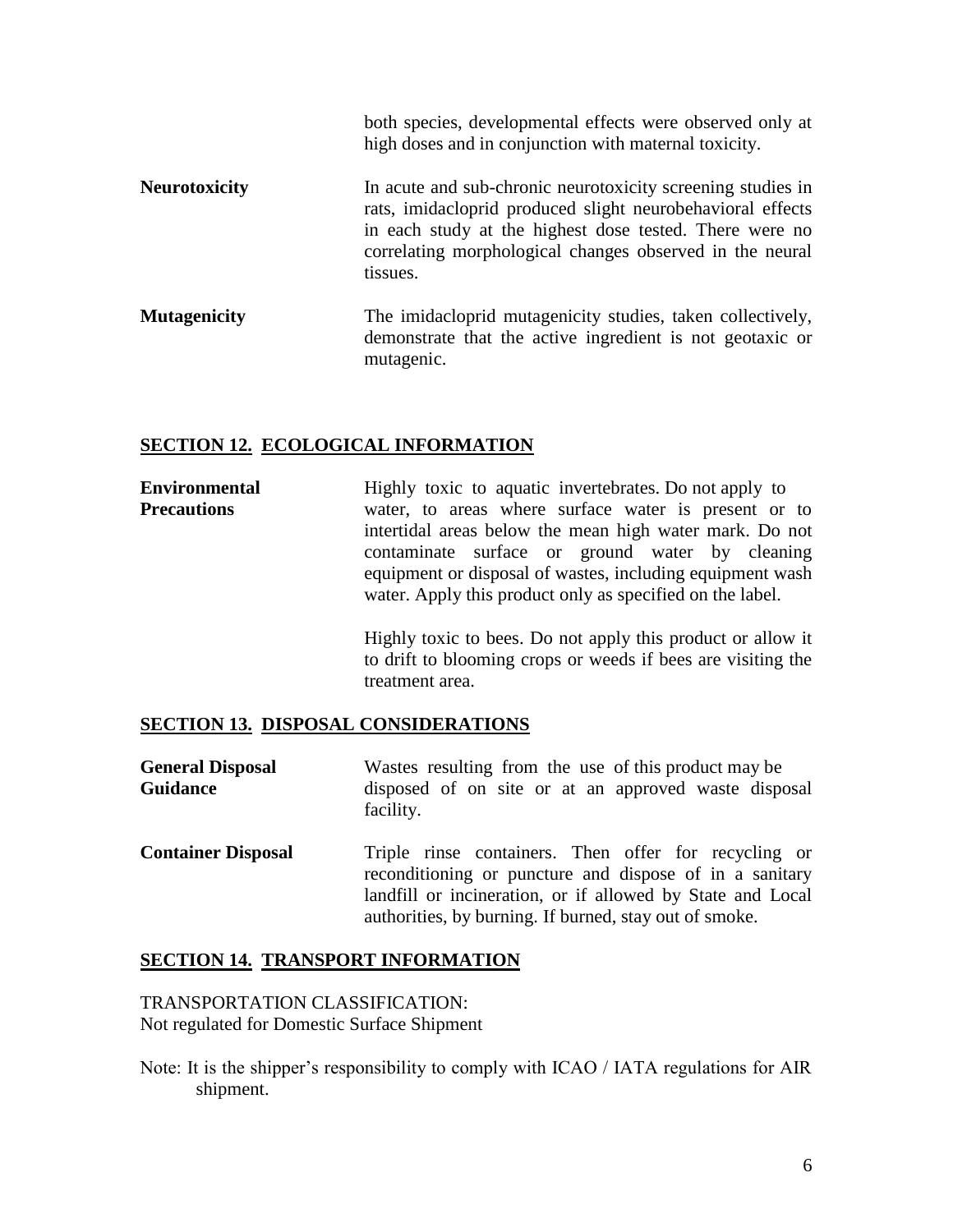FREIGHT CLASSIFICATION: Insecticides or Fungicides, N.O.I.; other than poison

# **SECTION 15. REGULATORY INFORMATION**

**EPA Registration No.** 432-1463

| <b>US Federal Regulations</b>             |                                                                                                              |      |      |
|-------------------------------------------|--------------------------------------------------------------------------------------------------------------|------|------|
| <b>TSCA</b> list                          |                                                                                                              |      | None |
|                                           | US. Toxic Substances Control Act (TSCA) Section 12(b) Export Notification                                    |      |      |
|                                           | $(40 \text{ CFR } 707, \text{Sabot } D)$                                                                     |      | None |
|                                           | <b>SARA Title III – Section 302 – Notification and Information</b>                                           |      | None |
|                                           | <b>SARA Title III - Section 313 - Toxic Chemical Release Reporting None</b>                                  |      |      |
| <b>US States Regulatory Reporting</b>     |                                                                                                              |      |      |
| CA Prop65                                 | This product does not contain any substances known to the State of                                           |      |      |
|                                           | California to cause cancer.                                                                                  |      |      |
|                                           | This product does not contain any substances known to the State of<br>California to cause reproductive harm. |      |      |
|                                           | <b>US State Right-to-Know Ingredients</b>                                                                    | None |      |
| <b>Canadian Regulations</b>               | <b>Canadian Domestic Substance List</b>                                                                      | None |      |
| Environmental<br>$\alpha$ mm $\alpha$ t i |                                                                                                              |      |      |

| <b>CERCLA</b>                          | None |
|----------------------------------------|------|
| <b>Clean Water Section 307</b>         |      |
| <b>Priority Pollutants</b>             | None |
| <b>Safe Drinking Water Act Maximum</b> |      |
| <b>Contaminant Levels</b>              | None |

## **SECTION 16. OTHER INFORMATION**

NFPA (National Fire Protection Association):<br>Health – 1 Flammability – 1 R Health – 1 Flammability – 1 Reactivity – 0 Others – none  $0 =$  minimal hazard,  $1 =$  slight hazard,  $2 =$  moderate hazard,  $3 =$  severe hazard,  $4 =$  extreme hazard

Reason to revise: New Material Safety Data Sheet